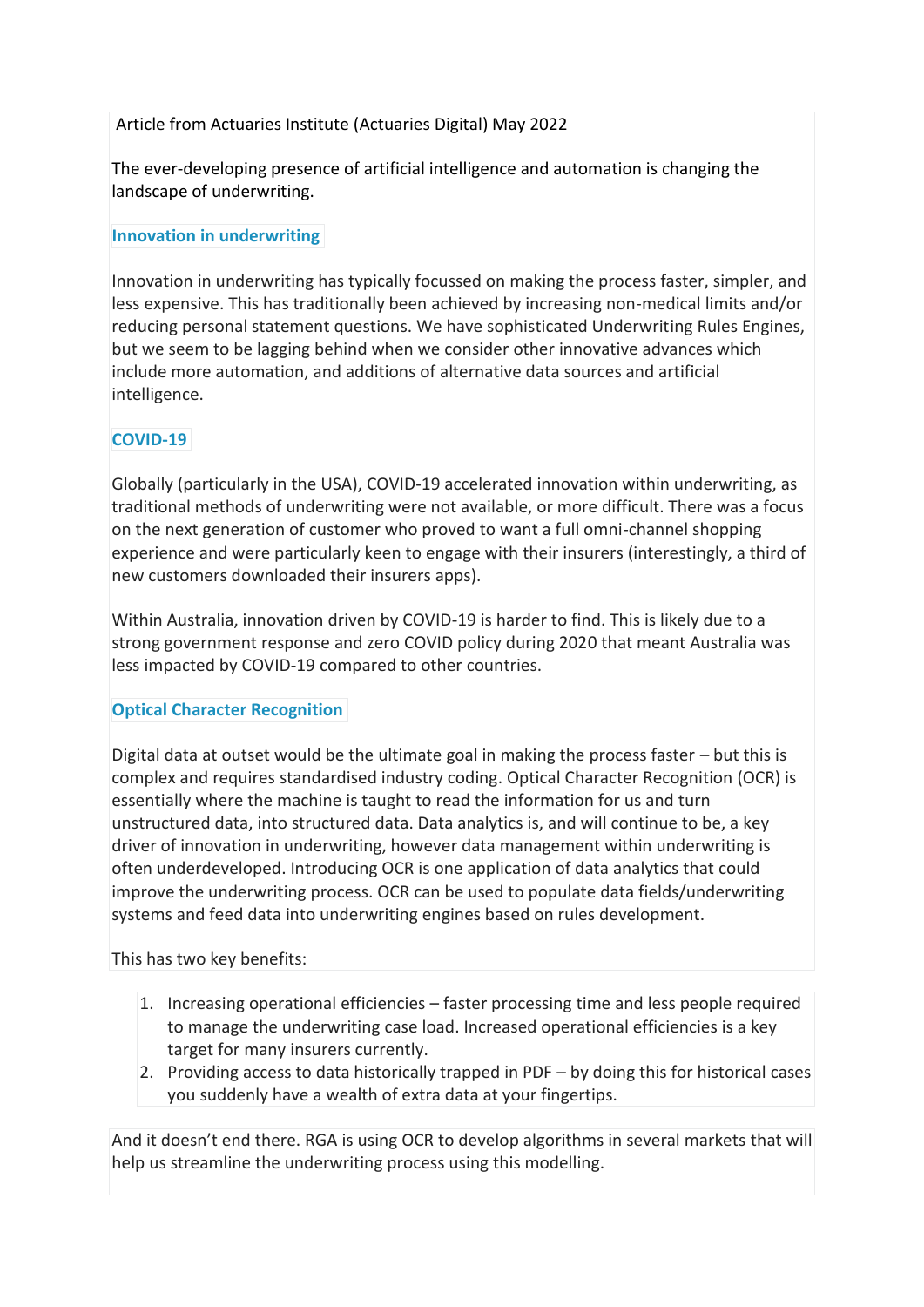Being able to access all this previously difficult to obtain data, gives us a better understanding of the risk in our portfolio. For example, do we have lots of customers who go white water rafting on weekends, have a family history of diabetes, or have had COVID-19? Many insurers may see legacy systems as a challenge, but in other countries they've been a key driver for insurers to seek ways in unlocking their legacy data.

Comparing your actual risk profile to the risk profile you expected can give some early warning signs that perhaps your product is more attractive to a particular cohort than you expected. This allows intervention to mitigate a potential increase in claim costs.

However, like everything, there are challenges. These include (but are not limited to):

- New technology comes at a cost does the cost exceed the benefit? It can be particularly difficult to put a monetary value on the cost of additional data. Actuaries can help in this space!
- Accuracy no matter how much data you use to train the model, it won't be 100% accurate. How accurate does our OCR model need to be before we turn it on?
- Regulatory requirements –what is allowable under today's regulatory requirements might not be allowed tomorrow. The USA has seen huge improvements in their underwriting processes by incorporating additional data sources such as credit data. While the use of credit data is currently allowed, it's widely believed that in the coming years, legislation will be introduced prohibiting this.

Ultimately, any innovative tools or solutions that are developed need to deliver on the underwriting promise of making sure that things work from a pricing and actuarial experience perspective, as well as for the customer. We know customers and advisers alike, want an improved journey and further use of artificial intelligence can be instrumental.

### **Sustainability in underwriting**

We all have a part to play in ensuring the continued sustainability of the life insurance industry.

### **Non-medical underwriting & the importance of occupation**

A big concern with sustainability is the lack of alignment. It's important to make sure that the risks we're taking on (which the underwriters ultimately decide) match up with what we've priced for. And it's also important to make sure that we're pricing for the claims we're paying. But underwriting, claims management and pricing are not always aligned.

Underwriters are extremely medically focused and undergo continual training in this space. As such, most underwriters are very comfortable determining and defending loadings & exclusions to apply to new policies. However, underwriting consists of more than just medical underwriting. A large part of the pricing for Individual Disability Income is based on occupational classes.